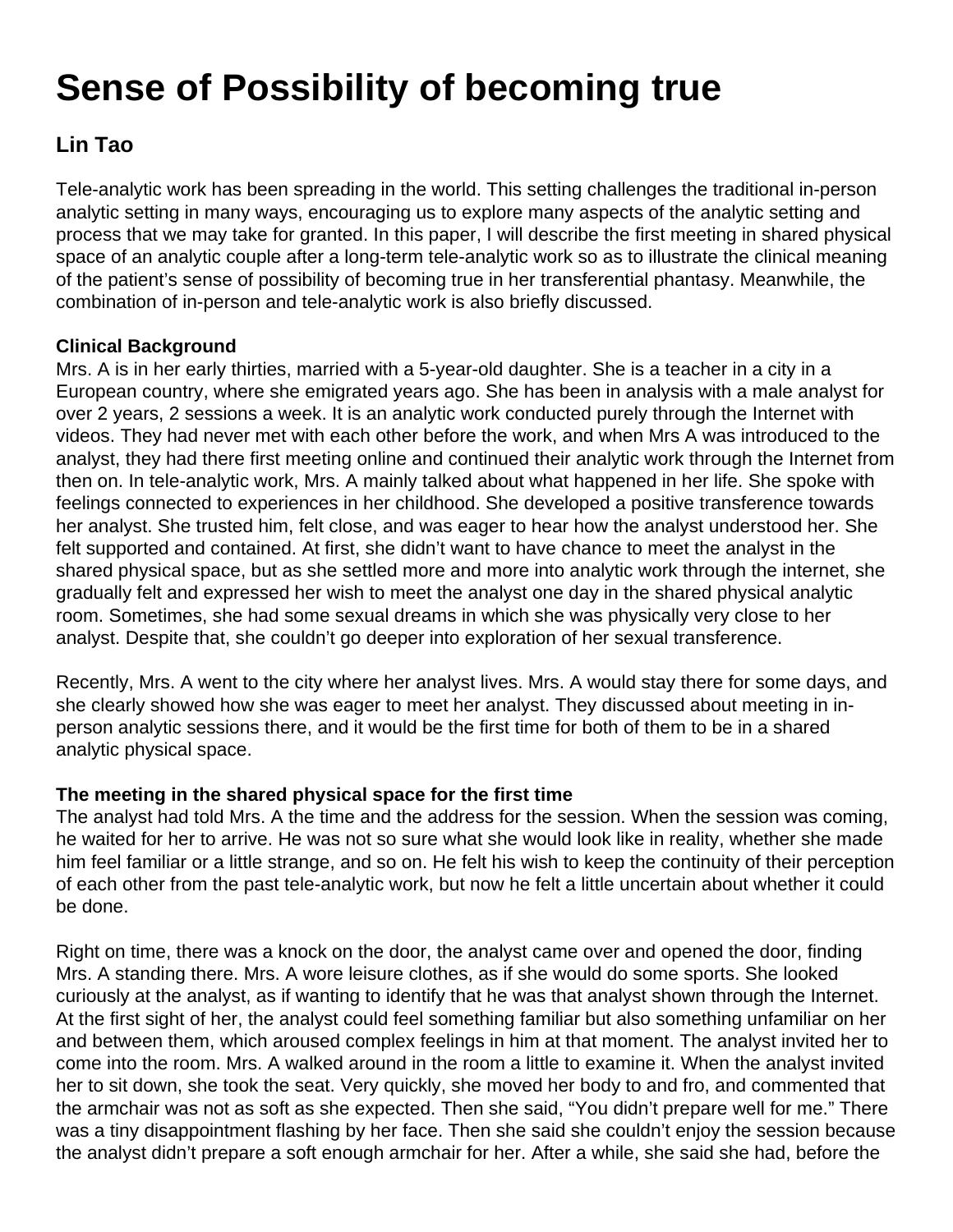session, wanted to test whether the analyst would provide her with a comfortable armchair. The analyst interpreted that she seemed trying to test his comfortable care for her in a physical way. She nodded, and said she always cared for herself by preparing a very comfortable armchair for herself in tele-analytic sessions at home, but in the first session when they met in the shared physical space, she wanted to feel cared for by the analyst.

From the start of the session, the analyst felt he paid much more attention to his posture and eyesight, etc. than he did in tele-analytic sessions. He clearly had a much stronger sense of the physical presence of both of them, and he felt the rich body language in communication. For instance, he could perceive many details of Mrs. A's physical presentation, such as her vivid complexion, body movement, posture, etc, which vividly conveyed meaningful material to him for sensing and thinking. Meanwhile, the analyst could vividly feel that he was also fully exposed to Mrs. A in terms of his physical presence, all of which were quite different from those in the virtual space through the Internet. This difference did, as Mrs. A proved next, lead her to much deeper sexual transference.

In the session, Mrs. A had a free association about being pregnant. She said she had sex with her husband days before she came to see the analyst, and said she would have a pregnancy test after she came back. However, she said if the test would prove she was pregnant, she would not exactly know whether she had got pregnant before the session or after. The analyst was curious of why she put the session as the time coordinate of her pregnancy. Then he heard the patient continued saying with smiles that her friend who went out on business with her male boss and proved pregnant after coming back, and later, that friend was in a struggle in proving the pregnancy was related to the sex with her husband. The analyst tried to interpret that although it sounded that she was saying that she possibly got pregnant with her husband due to the sex with him before the session, there seemed to be a hidden phantasy that she could possibly have sex with the analyst in the session and would be pregnant in that way. Hearing that, she seemed not be able to understand what the analyst was saying and explained it would take time for pregnancy after sex with her husband and it might happen before, in or after the session. The analyst said to her that what he interpreted seemed to arouse her anxiety related to the phantasy of possible sex with the analyst in the session where they were both physically there, and said she might be seduced by the physical presence of the analyst in the shared physical space, meanwhile, she also might feel another possibility that her physical presence would seduce the analyst, through which they could possibly have sex leading to her pregnancy. She nodded and then told the analyst that she in fact had had a daydream in which they had sex in the room where they met for the first time. She said her sexual phantasy made her anxious, and she worried the analyst would be negatively influenced by her, for instance, she worried that the analyst couldn't manage the analytic work as he could before, losing his analytic function, and meanwhile, she would be thought of by him as a patient with severe problems.

#### **Discussion**

Compared to in-person analytic work, tele-analytic work through the Internet has some limitations (Lin, 2015). It is very necessary for us to get to know the meaning of those limitations to analytic work without just criticizing them. In this paper, I described how the physical presence of both parties aroused an emotional storm (Bion, 1979) in, and even before, the first session within the shared physical space after their long-term pure tele-analytic work. The shift of the setting shows how a clear and vivid sense of connection emerged in both parties in terms of emotional link based on physical presence in the shared physical space. Mrs. A seemed to take advantage of the analyst's physical presence beside her to test the analyst's care for her in the shared physical space by checking whether the armchair in the analyst's room was comfortable enough. That seems to indicate that she felt something missing in terms of feeling the analyst's holding function in the past virtual tele-analytic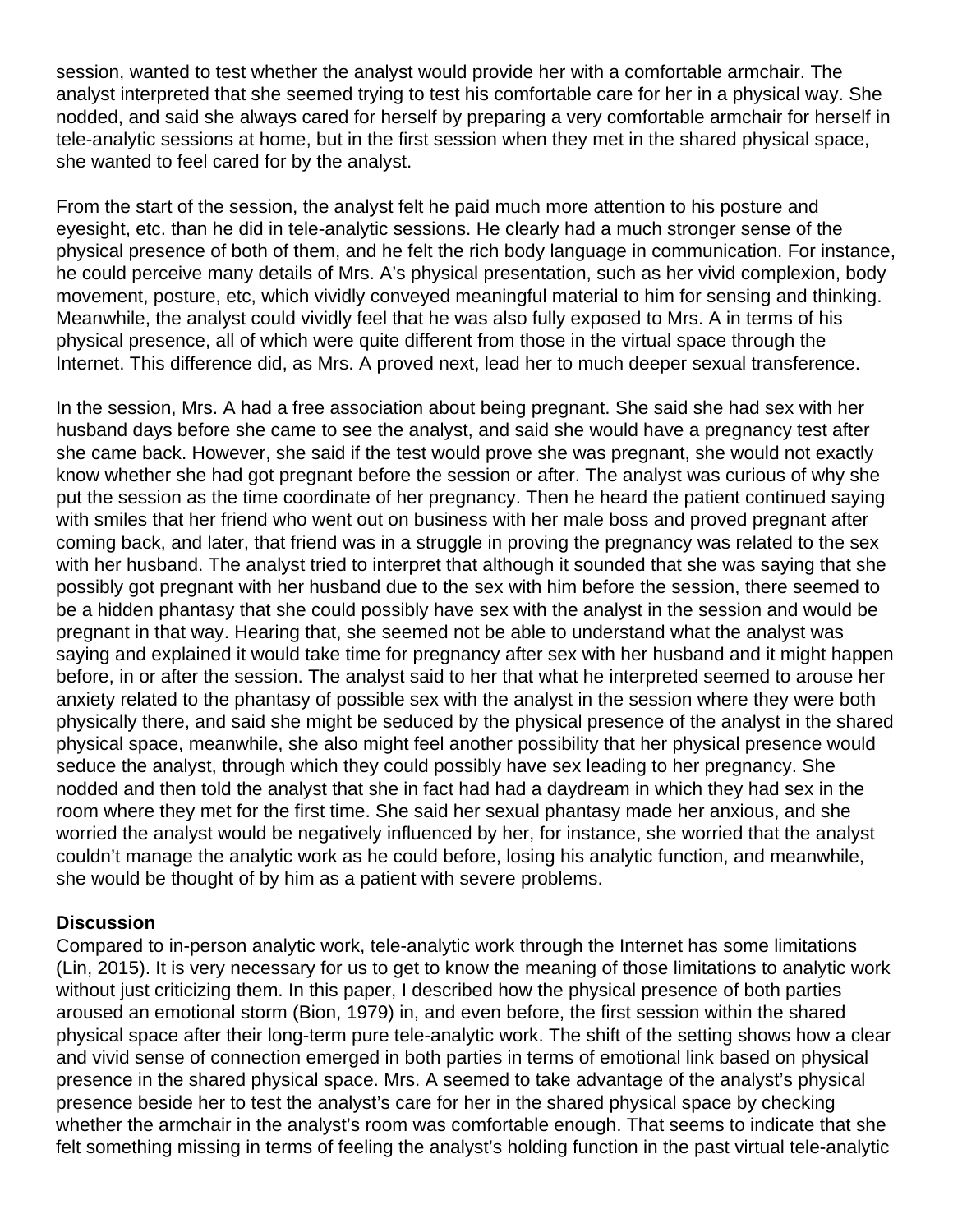space, the third space in-between her own physical space and the analyst's. She had to prepare everything, like room, armchair, computer, etc, for herself. It stresses the fact that in in-person analytic work, the patient and the analyst can have a significant unity, which means not only the unity of mind and body of each party, but also the unity of both parties' mind and body as a whole, realizing one of the sayings in Chinese philosophy "the unity of mind and body as a whole." So, compared to tele-analytic work, in-person analytic work offers a whole situation, specifically in terms of their relational connection in which each party's physical presence in front of the other holds clear and vivid psychological meaning. This leads to a whole sense of the situation including the unity of mind and body, of course also their shared physical space, as well as a more vivid sense of being in the here and now (King 1973) with the other. The clinical meaning of that was vividly manifested in Mrs A's sexual phantasy about the analyst as well as the objective basis for that phantasy, i.e., their physical presence in shared physical space.

Mrs. A phantasized that she could be pregnant with the analyst in the first meeting in their shared physical space. Even though she could have had some sexual phantasies related to the analyst in tele-analytic work in the past, this one is quite different. In tele-analytic work, her sexual phantasy was more like just a phantasy, as she knew that the analyst would, in reality, never be able to penetrate into her body from far away through her computer screen; however, when they shared the same physical space, she had a sense of the possibility that the phantasy could become true as she got the physical basis for that. The content of the phantasy in this meeting was mainly about pregnancy with the analyst, which aroused, when it was opened up, her anxiety that the analyst would be damaged or she would be thought of as very severely disturbed patient. The first meeting with patient in shared physical space after a long-term tele-analytic work indicates a very key point about the meaning of traditional in-person analytic work, that is, when the patient developed her phantasy and transference toward the analyst, there is a sense of hidden possibility in her mind that the phantasy and wishes can become true, for instance, the sexual one. Those phantasies together with her sense of a hidden possibility of becoming true in the shared physical space can really make the phantasy and transference much more real, seductive and meanwhile threatening with emotional strain in valence, which, I think, is a very necessary part of natural development of the transference as well as the effective working on it.

Although tele-analytic work can do much for the patient, this case illustration reminds us of the fact that tele-analytic setting may detach some necessary link between mind and body as well as physical space, changing the intensity or even the quality of the transference, which might attenuate the productive analytic work.

It seems that, in order to compensate for it, tele-analytic work should be combined with regular inperson analytic work, so as to let the patient develop some necessary sense of possibility of becoming true in terms of her phantasy and wishes in the transference relationship, even though this possibility is put into the future in-person meeting when they are still in tele-analytic work. However, things are not as simple as just offering regular in-person analytic work along with tele-analytic work. For instance, the regular in-person analytic meeting may cause the patient to prefer in-person analytic work and even hope for it in tele-analytic sessions. The problem in such a case may be that what the patient desires for is the analyst in another time and space, rather than the analyst in here and now in virtual space. It may reach a level that the patient detaches herself from the relationship in here and now in tele-analytic session, which may hinder the work in tele-analytic sessions. In other cases, it can just be the opposite when the patient felt so pressurized in shared physical space that they would more like to meet the analyst in virtual space through internet, and in such cases, tele-analytic setting becomes a harbor for hiding, functioning like an externalized space for psychic retreat (Steiner, 1993). As a result, it is very necessary to understand the meaning of two kinds of settings for one